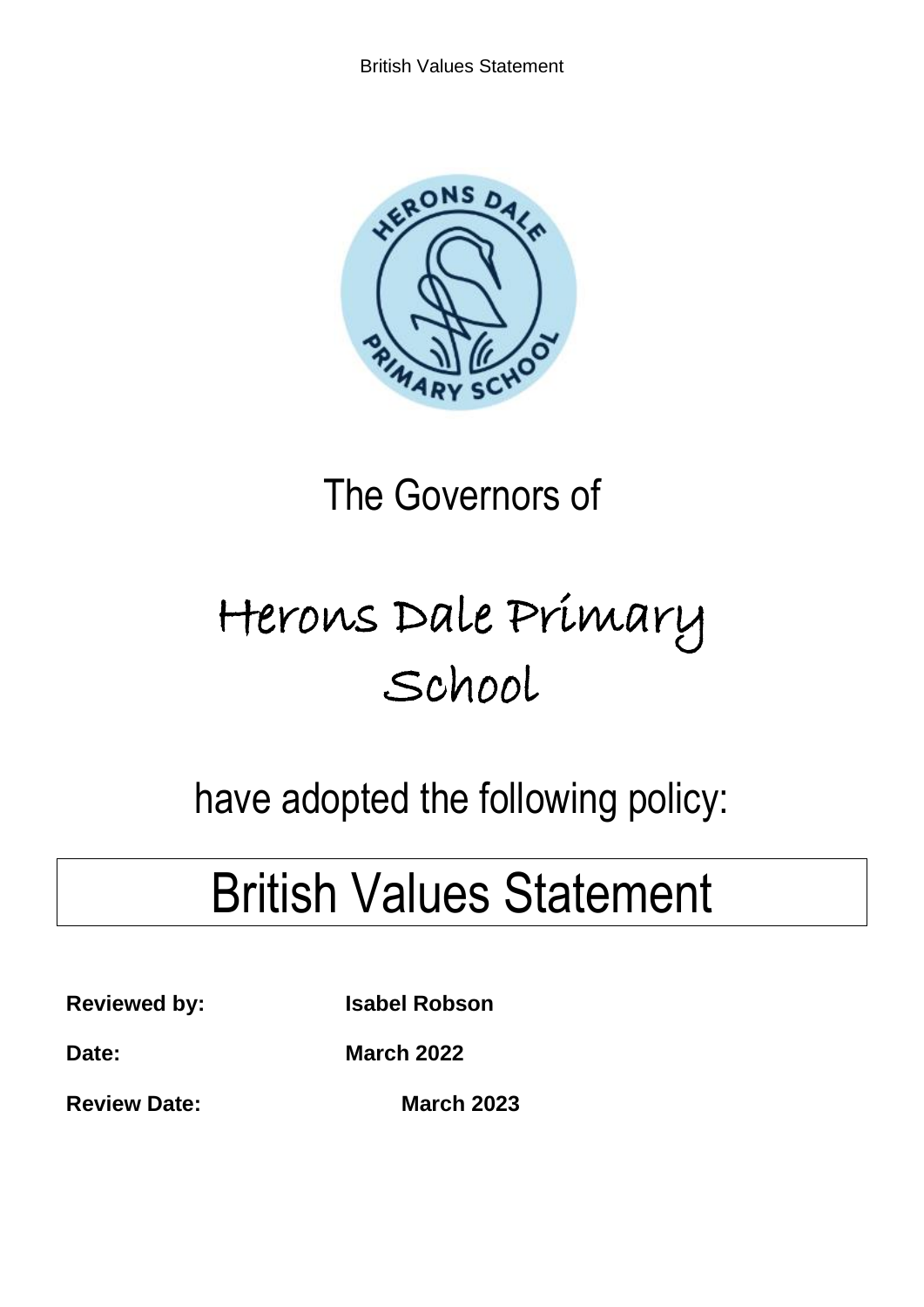#### **Statement of intent**

This policy sets out the framework in which Herons Dale School will ensure that we actively promote the fundamental British values of:

- **Democracy**
- The rule of law
- Individual liberty
- Mutual respect and tolerance of those with different faiths and beliefs.

These values are officially taught through the RE and PSHE curriculum, and are further nurtured through the school's ethos and promotion of spiritual, moral, social and cultural (SMSC) understanding.

#### **Legal framework**

This policy has due regard to all relevant legislation and statutory guidance including, but not limited to, the following:

- 1. Equality Act 2010
- 2. Counter-Terrorism and Security Act 2015
- 3. Ofsted (2018) 'School inspection handbook'
- 4. DfE (2014) 'Improving the spiritual, moral, social and cultural (SMSC) development of pupils: supplementary information'

This policy operates in conjunction with the following school policies:

- 5. Prevent Policy
- 6. Behavioural Policy
- 7. Child Protection and Safeguarding Policy
- 8. Equal Opportunities Policy
- 9. Disciplinary Policy and Procedure
- 10.Prevent Duty Policy

#### **Roles and responsibilities**

The governing body is responsible for the overall implementation of this policy and for ensuring that the British values are upheld throughout the school.

The headteacher will ensure that all teachers and staff are aware of the requirement to uphold British values through the methods outlined in this policy and will ensure that the appropriate procedures are in place to carry out these methods.

The headteacher is responsible for disciplining staff who do not uphold British values, in line with the Disciplinary Policy and Procedure.

Teachers and support staff will ensure that their lessons are inclusive of, and sensitive to, the fundamental British values.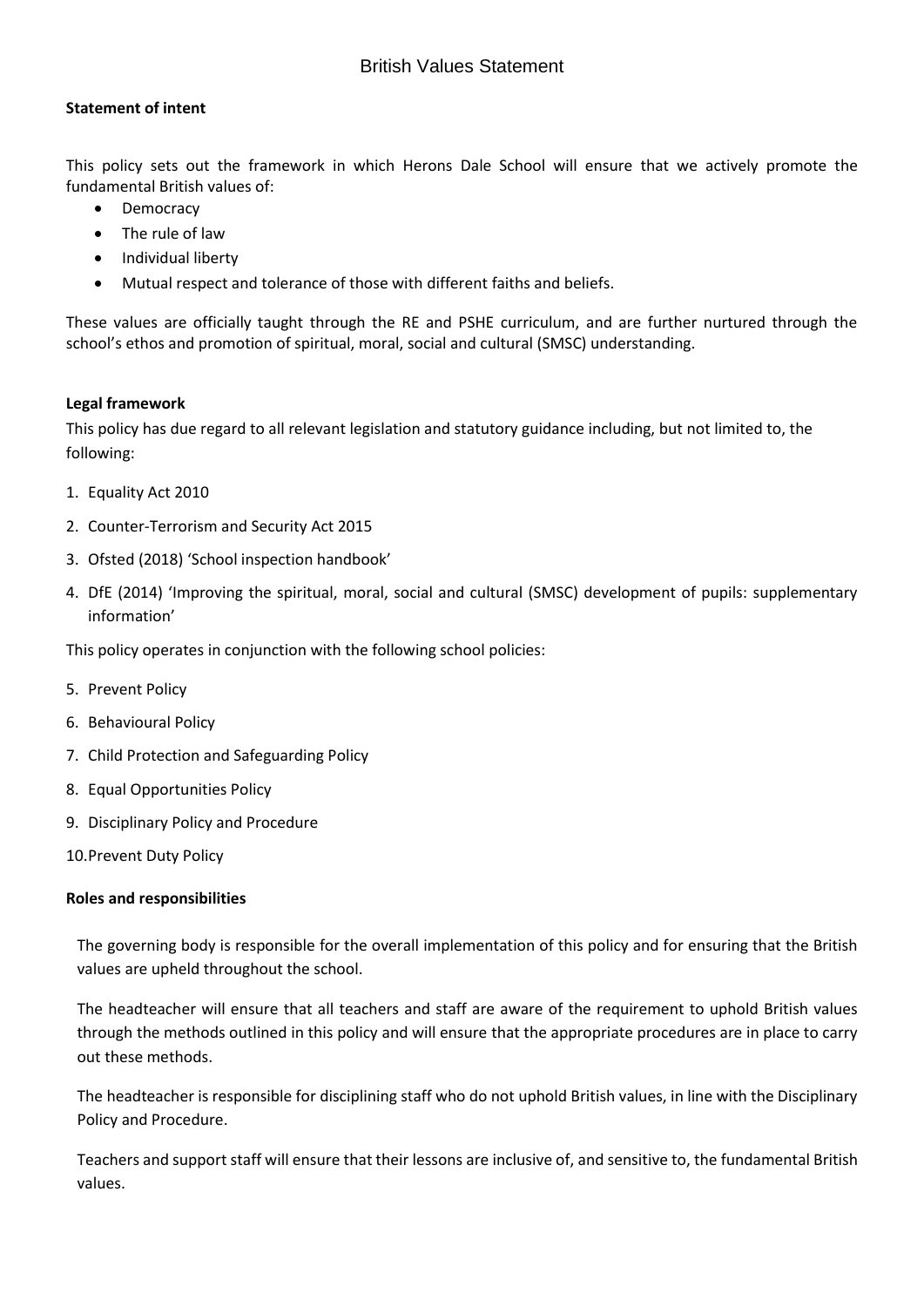Pupils are expected to treat each other and staff with respect, in line with the school's Behavioural Policy.

#### **Promoting British Values**

Herons Dale Primary School is committed to serving its local community. We recognise the multi-cultural, multifaith and ever-changing nature of the United Kingdom. We also understand the vital role we have in ensuring that groups or individuals within the school are not subjected to intimidation or radicalisation by those wishing to unduly, or illegally, influence them.

The school follows equal opportunities guidance which guarantees that there will be no discrimination against any individual or group, regardless of faith, ethnicity, gender, sexuality, disability, political or financial status, or similar. We are dedicated to preparing our pupils for Secondary education and beyond, into adult hood and to ensuring that we are promoting and reinforcing British Values to all of our pupils.

The Government emphasise that schools are required to ensure that the key 'British Values' are taught in all UK schools. The Government set out its definition of British Values in the 2011 Prevent Strategy.

The five British Values are:

- Democracy
- The rule of law
- Individual liberty
- Mutual respect
- Tolerance of those of different faiths and beliefs

The school uses strategies within the National curriculum and other curriculums; such as Penny Lacey and ImPacts, to secure such outcomes for our pupils.

In the monthly Newsletter, we share with parents the ways in which the British Values are promoted at Herons Dale School and a display of photographs shows how we deliver input on British Values and ways in which they are celebrated.

We use simplified terms for each of the values, highlighted in blue below, to make the values more accessible to our pupils.

- · Democracy Voice
- · The rule of law Rules
- · Individual liberty Choice
- · Mutual respect Respect
- · Tolerance of those of different faiths and beliefs Kindness

#### **Aims and objectives**

Through our policy and procedures, we aim to ensure that our pupils have:

11.An understanding of how citizens can influence decision-making through the democratic process.

12.An appreciation that living under the rule of law protects individual citizens and is essential for their wellbeing and safety.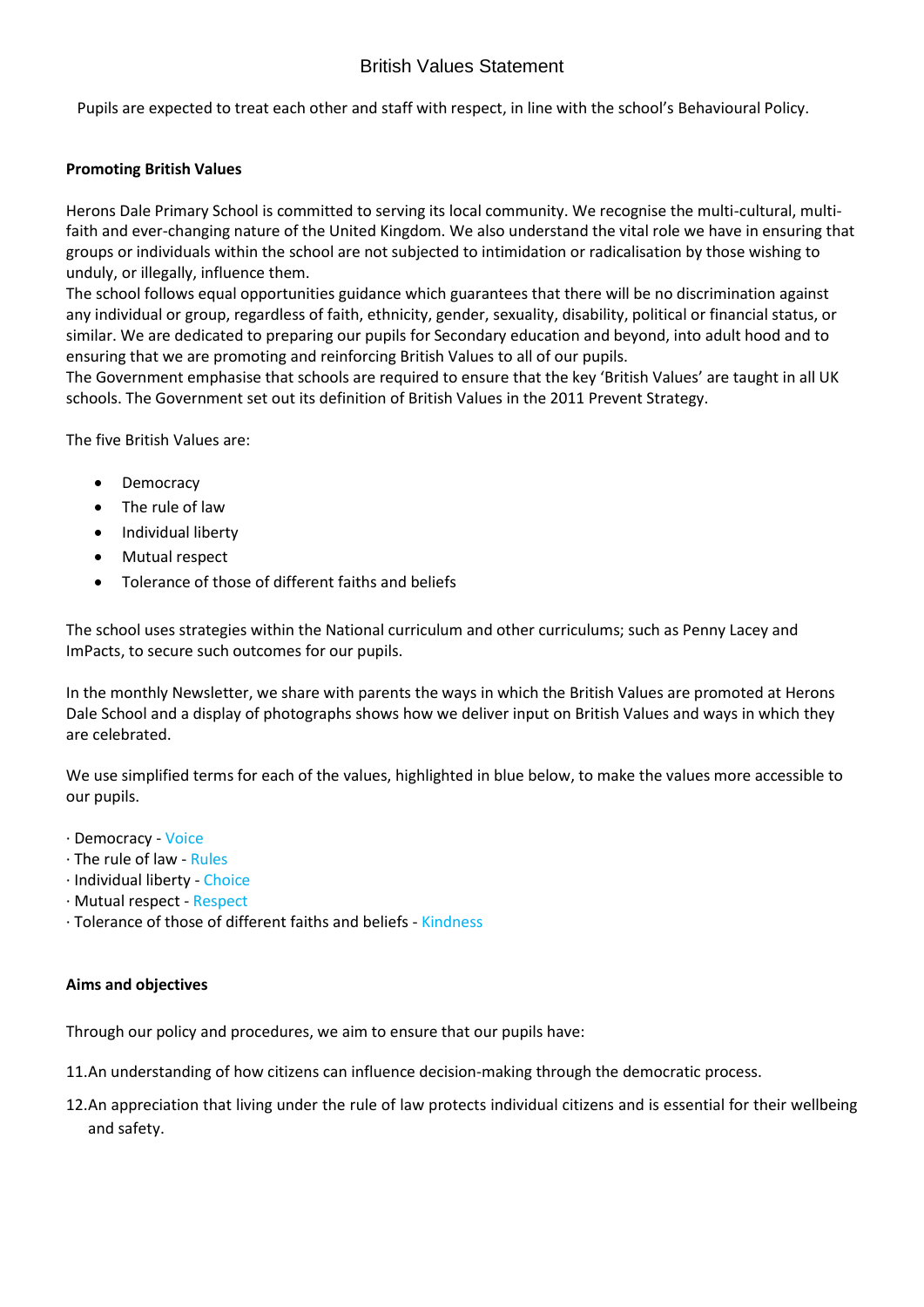- 13.An understanding that there is a separation of power between the executive and the judiciary, and that while some public bodies, such as the police and the army, can be held to account through Parliament, others, such as the courts, maintain independence.
- 14.An understanding that the freedom to hold other faiths and beliefs is protected in law.
- 15.An acceptance that people having different faiths or beliefs to oneself (or having none) should be accepted and tolerated, and should not be the cause of prejudicial or discriminatory behaviour.
- 16.An understanding of the importance of identifying and combatting discrimination.

#### **Examples**

The examples that follow show some of the many ways in which Herons Dale primary School seeks to embed British Values.

#### **Democracy**

The principle of democracy is consistently being reinforced at Herons Dale Primary School, with democratic processes being used for making a range of decisions within the school community and beyond, for instance, the selection of student council representatives, deciding which object a class will investigate further as part of a history lesson. The principle of democracy is also explored in areas of the curriculum such as citizenship, PSHCE, History and RE, as well as focused events and assemblies.

Pupils have numerous opportunities to have their views heard, including through:

- 17.Pupil questionnaires
- 18.The school council

Our pupils are encouraged to have an input into what and how they learn to instil an understanding of democracy for their future.

## **The rule of law**

The importance of laws, whether they are those that govern the class, the school, or the country, is consistently reinforced at Herons Dale Primary School.

Pupils are taught the rules and expectations of the school and they are taught the values and the reasons behind laws that govern and protect us, the responsibilities that this involves and the consequences when laws are broken. Some of our older students also have the opportunity to be involved in creating class contracts which establish rules about behaviour and conduct, to which everyone in the class, adults and children, agrees to adhere. Visits form authorities such as the Police and Fire and Rescue Service reinforce this message.

The school has a high regard for the laws that govern and protect the school, the responsibilities that this involves, and the consequences when laws are broken. All pupils are involved in the creation of school rules to inspire them with this understanding.

Pupils are taught these values and the reasons behind laws, whether they govern the class, the school or the country, that are essential for their wellbeing and safety. Pupils are allowed healthy debate in class on the matter to encourage recognition of the importance of the law.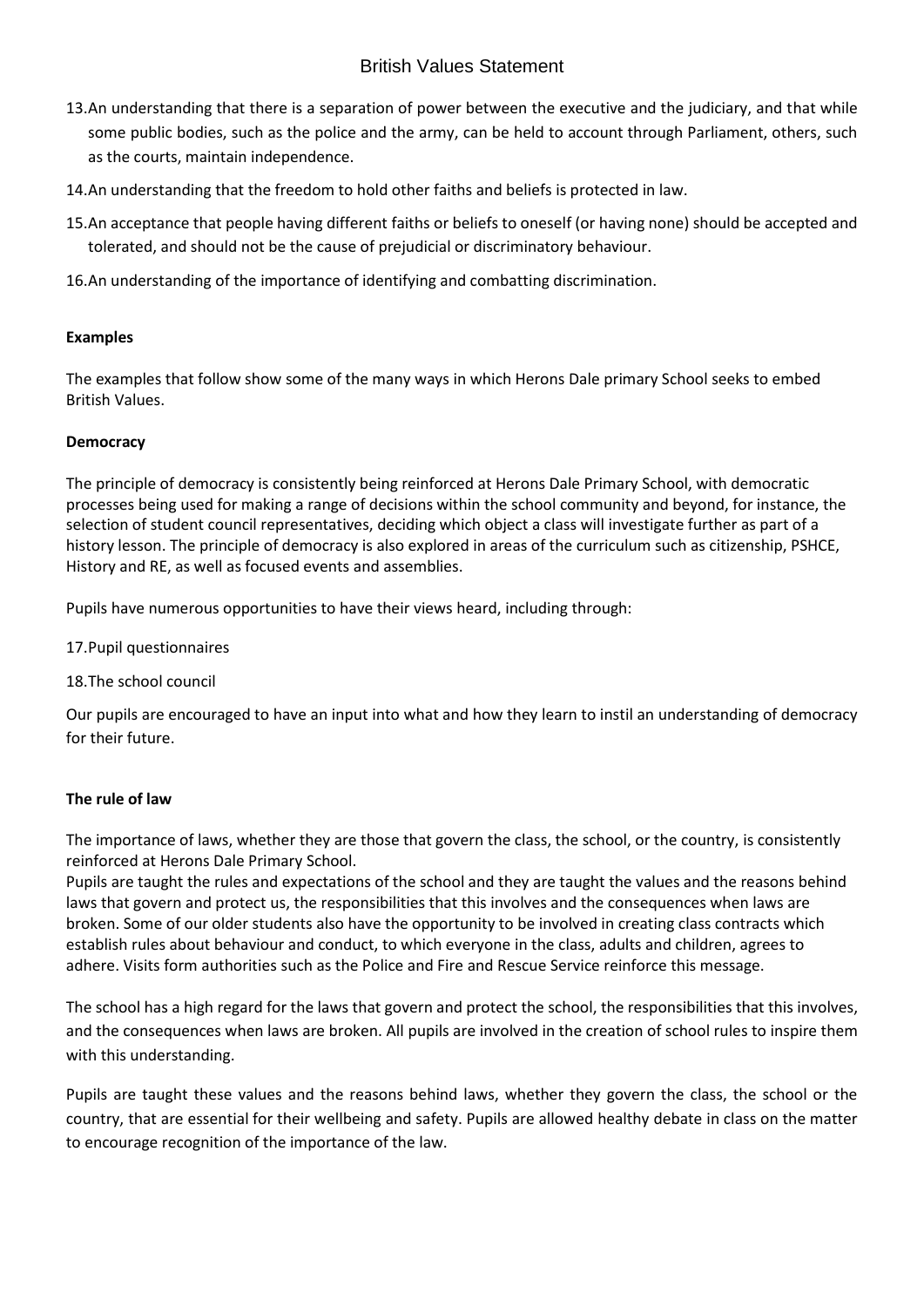The school organises visits from authorities throughout the academic year in an effort to reinforce the reality and importance of this message.

The school understands the importance of promoting British values through a comprehensive and unprejudiced curriculum.

# **Individual liberty**

At Herons Dale Primary School, pupils are actively encouraged to make independent choices, with the knowledge that they are in a safe, secure and supportive environment. Staff at Herons Dale Primary School educate and provide clear and consistent boundaries for pupils to make informed choices.

Pupils are encouraged to know, understand and exercise their rights and personal freedoms and are advised on how to exercise these safely.

Herons Dale Primary School has a robust anti-bullying culture and has in place comprehensive policies on Behaviour, Discipline and Anti-Bullying.

A safe and supportive environment is fostered throughout the school, where pupils are actively encouraged to make choices. Whether it is choosing a challenging task or an extra-curricular club, pupils have the freedom to base their choices on their interests.

Pupils are taught about their rights and personal freedoms, and are encouraged and advised on how to exercise these safely, for instance through teaching on e-safety and PSHE lessons.

## **Mutual Respect**

Respect is actively promoted within the school. Pupils learn that their behaviour and attitude have an effect on themselves and on others. All members of the school community treat each other with respect, and this is reiterated through its teaching and learning environments and the role models of staff. Mutual respect is embraced throughout the curriculum by providing the opportunity for students to express their views in a safe environment.

Respect forms a core pillar of the school's ethos. Pupils are treated with respect and learn to treat each other and all members of staff with respect.

This is reinforced through the school's Behavioural Policy and posters throughout the school promoting mutual respect.

## **Tolerance of those of different faiths and beliefs**

This is achieved through equipping pupils with the ability to understand their place in a culturally diverse society and by giving them the opportunities to experience such diversity with the school community and through the curriculum offered. Pupils benefit from having the input from staff from a range of different backgrounds and cultures. Additionally, pupils are actively encouraged to share their faith and beliefs within the school and celebrate festivals throughout the calendar year. The RE curriculum provides a broad and balanced education on a range of faiths, religions and cultures.

The school acknowledges that tolerance is achieved through pupils' knowledge and understanding of their place in a culturally-diverse society and the opportunity for pupils to experience such diversity.